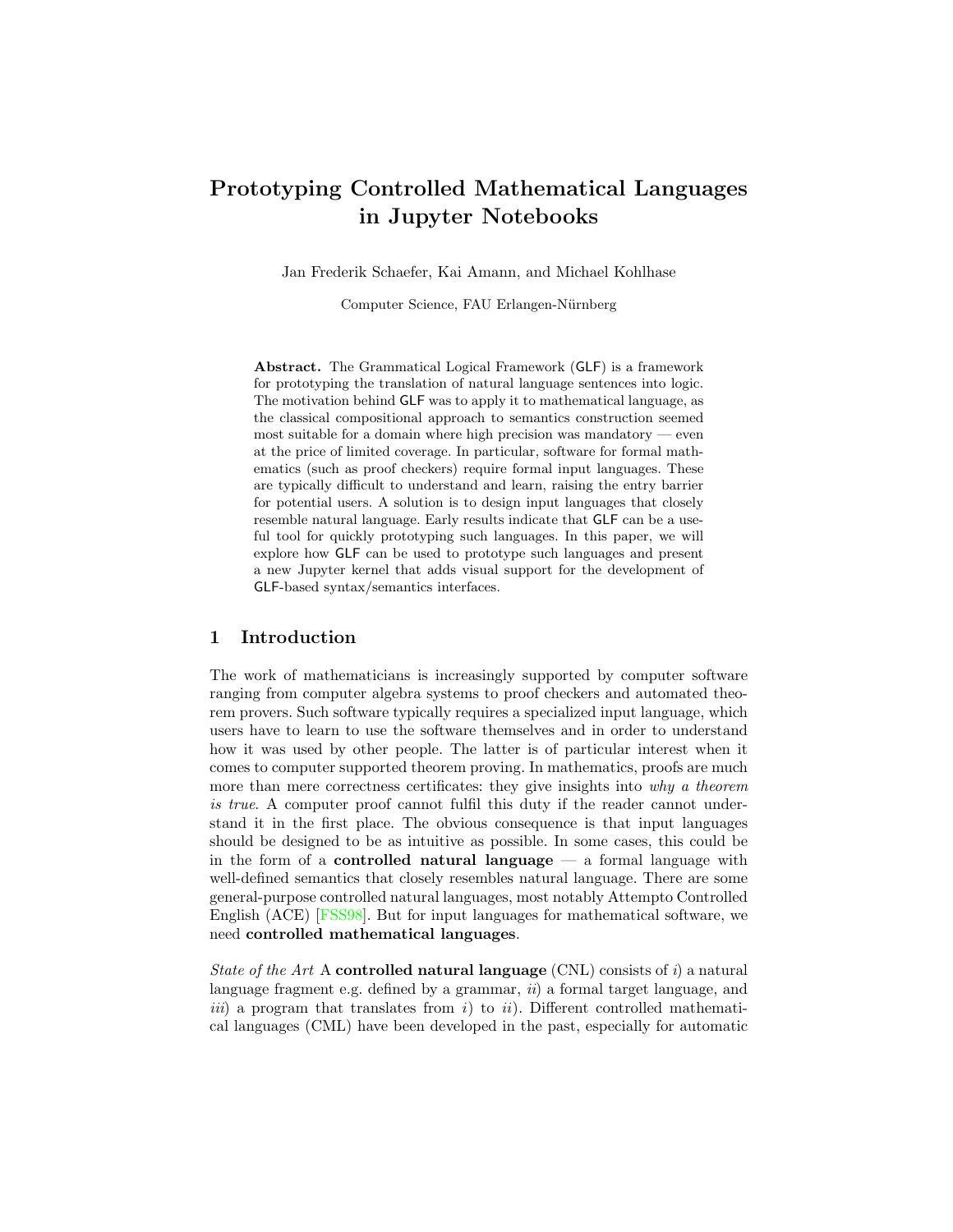proof checkers. An example for this is ForTheL  $[Pas07]$ , the language of the System for Automated Deduction (SAD). It appears that ForTheL has reached a sweet spot between expressivity and parseability. Implemented with hand-crafted parser combinators in Haskell, however, it is hard to maintain and even harder to extend. More recently, SAD was extended by some of the people behind the Naproche system [\[Cra13\]](#page-9-2), which has a controlled mathematical language that supports a "controlled" LATEX input. This resulted in the Naproche-SAD project [\[FK19\]](#page-9-3). Over the last few years, research into controlled mathematical languages has gained momentum with Thomas Hales' Formal Abstracts project (e.g. [\[Hal19\]](#page-9-4)). Its goal is the creation of a controlled mathematical language that translates into the language of the lean theorem prover – a type theory based on the calculus of inductive constructions.

Overview In this paper, we present a setup for prototyping controlled mathematical language. Section [2](#page-1-0) describes the underlying technology: the Grammatical Logical Framework (GLF) [\[KS19\]](#page-9-5). In Section [3](#page-3-0) we introduce a new Jupyter kernel for GLF that makes GLF much more accessible and supports the development and testing of controlled mathematical languages with a variety of features. All listings in this paper are screenshots of Jupyter notebooks. In Section [4,](#page-5-0) we will discuss some of our insights from our attempts to re-implement ForTheL with GLF. Section [5](#page-7-0) concludes the paper.

# <span id="page-1-0"></span>2 Grammatical Logical Framework

The Grammatical Logical Framework (GLF)  $[KS19]$  is a tool for prototyping translation pipelines from natural language to logic. As a running example, we will develop a pipeline that translates sentences like "the derivative of any holomorphic function is holomorphic" into expressions in first-order logic:  $\forall f(\text{holomorphic}(f) \Rightarrow \text{holomorphic}(derivative(f))).$  This translation pipeline consists of two steps: parsing and semantics construction.

```
abstract Grammar = \{concrete GrammarEng of Grammar = \{cat
                                         lincat Stmt=Str;Term=Str; -- ...
    Stmt; Term; Notion; Prop;
                                         lin
                                           state t p = t + "is" ++ p;
  fun
                                           every n = ("every" | "any")++n;state : Term->Prop->Stmt;
    every : Notion -> Term;
                                           - - 111integer = "integer";
    \sigma = 1.11 .
                                           even = "even";integer : Notion;
    even : Prop;
                                           derivative t =derivative : Term -> Term;
                                                "the derivative of" ++ t;
                                       \}}
```
Listing 1.1: Sketch of a very simple GF grammar to talk about mathematics.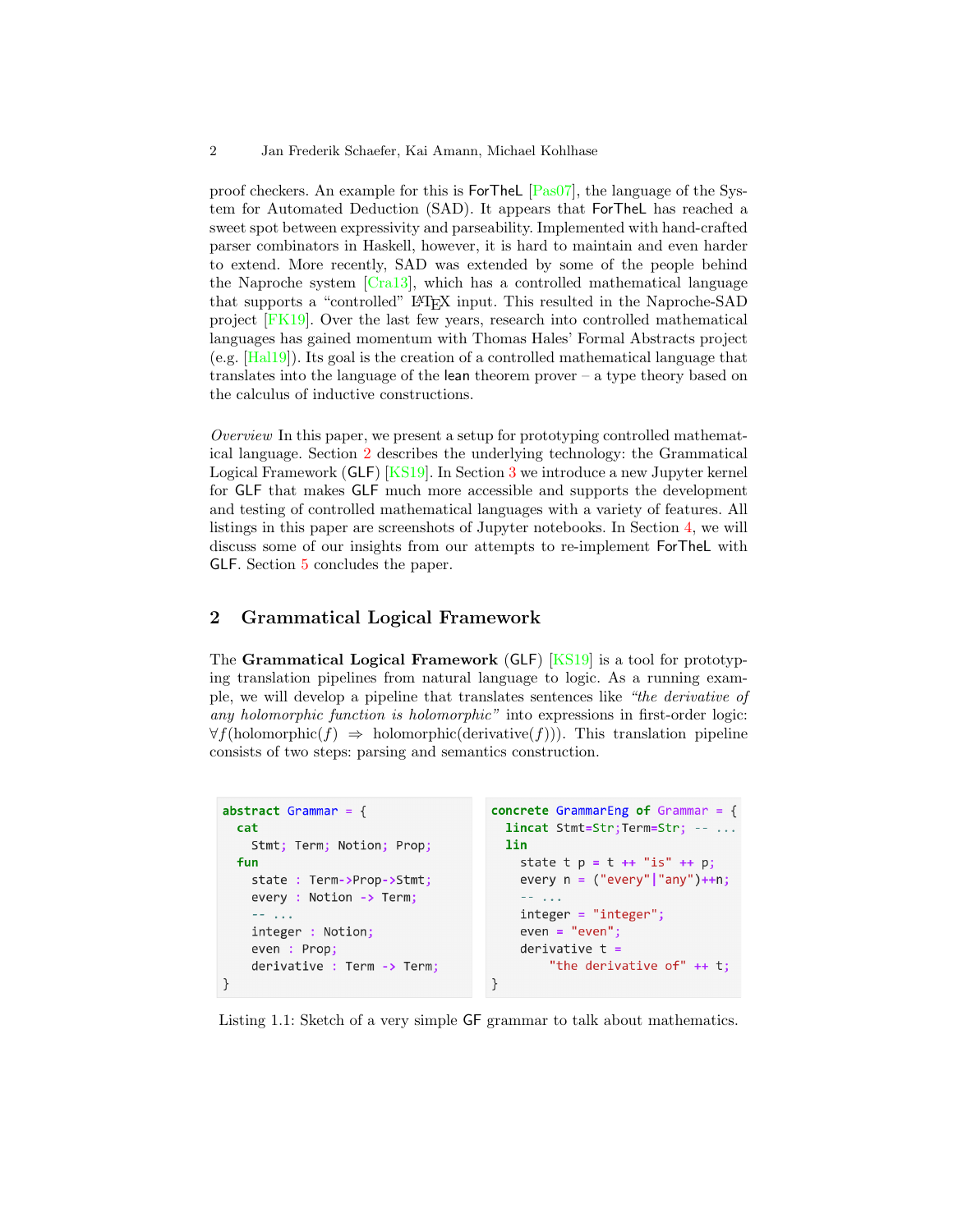Parsing is done with the Grammatical Framework (GF) [\[Ran11\]](#page-9-6), which is a powerful tool for the development of natural-language grammars. A GF grammar consists of an abstract syntax that describes the parse trees and (possibly multiple) concrete syntaxes that describe how these parse trees correspond to strings in a particular language. Listing [1.1](#page-1-1) sketches an example GF grammar that can parse sentences like "every integer is even"<sup>[1](#page-2-0)</sup>. The abstract syntax introduces categories (node types) and function constants that describe how nodes can be combined. E.g. state combines a term and a property into a statement. The sentence "every integer is even" thus corresponds to the expression state (every integer) even. For our simple example, the concrete syntax is very straight-forward, but in general the concrete syntax has to handle the complex morphology and syntax of natural language. GF supports this with a powerful type system and various mechanisms for modularity and reusability. GF also supplies the Resource Grammar Library, which provides re-usable implementations of the morphology and basic syntax for many  $(> 35)$  languages.

```
theory FOL : ur:?LF =view GrammarSemantics :
  propositions : type | # o |?Grammar -> ?DomainTheory =
  individuals : type | # \vert |
                                                    Stmt = o |
  not : o \rightarrow o | # \neg 1 |
                                                    Term = (1 \rightarrow 0) \rightarrow 0and : 0 \rightarrow 0 \rightarrow 0 | # 1 \Lambda 2 |
                                                    Notion = 1 \rightarrow 0 |
  11...1Prop = t \rightarrow 0forall : (1\rightarrow 0) \rightarrow 0 | # \forall 1 |
  exists : (1\rightarrow 0) \rightarrow 0 | # \exists 1 |
                                                    state = [term, pr] term pr |every = [notion] [p]\forall [x] notion x \Rightarrow p \times |
theory DomainTheory : ?FOL =11...1integer = integerinteger : \tau \rightarrow o |
  even : \tau \rightarrow o |
                                                    even = evenderivative : \iota \rightarrow \iota |
                                                    derivative = [term] [p]1/ ... 1
                                                        term ([x]p(derivative x))
```
Listing 1.2: Example logic, domain theory, and semantics construction in MMT.

The semantics construction describes how the parse trees are translated into logical expressions. GLF uses the Meta Meta Tool (MMT) for the logic development and semantics construction. MMT is a foundation-independent framework for knowledge representation [\[MMT\]](#page-9-7). In MMT, knowledge is represented as theories, which contain sequences of constant declarations of the form

CONSTANT  $[: TYPE]$   $[ |=$  DEFINITION]  $[ +$  NOTATION]  $||$ 

<span id="page-2-0"></span><sup>1</sup> Note that neither parsing nor the semantics construction are concerned with the validity of a statement.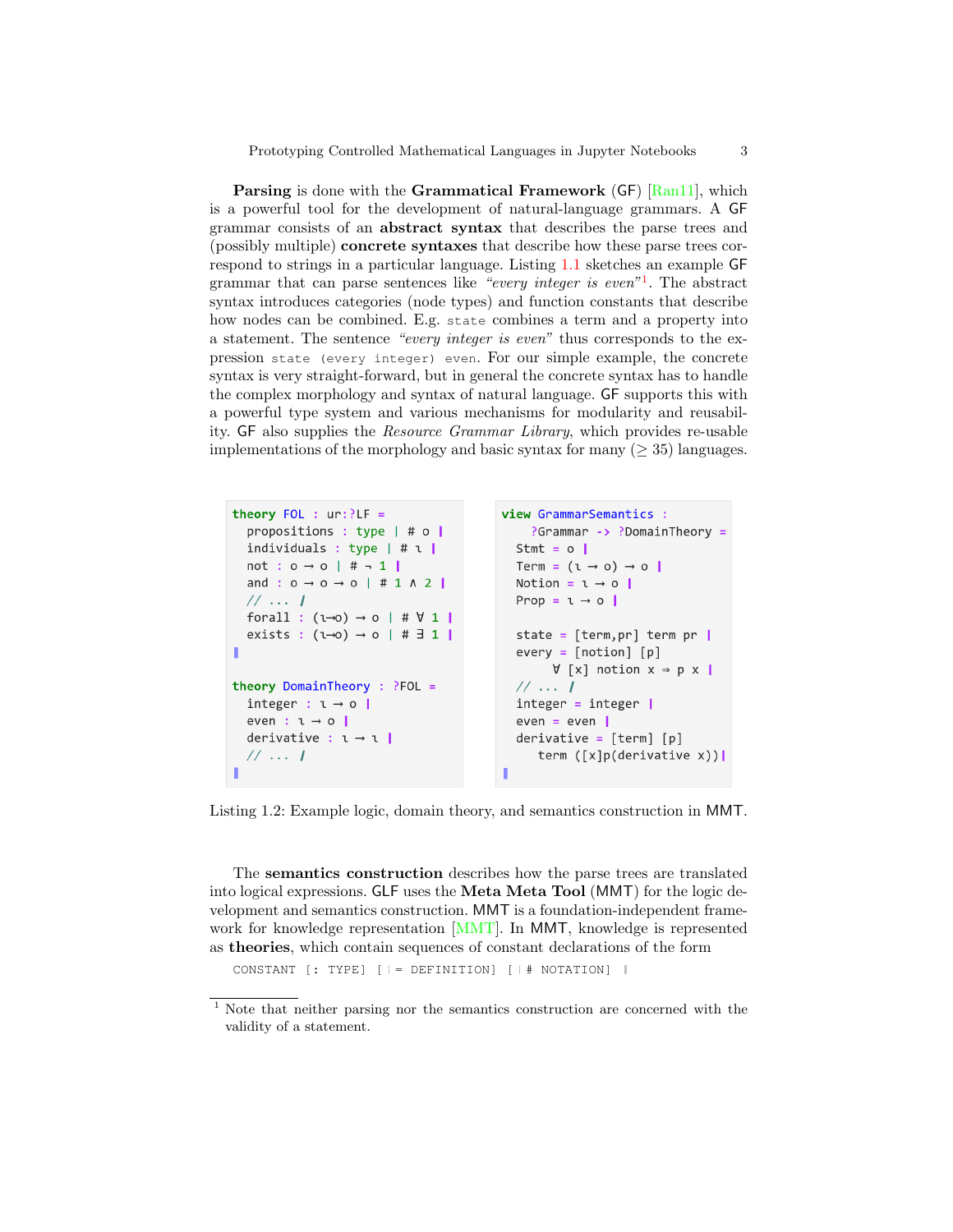While MMT itself is foundation independent, MMT theories are typically based on the Edinburgh Logical Framework (LF) [\[HHP93\]](#page-9-8) and extensions of that in practice. Listing [1.2](#page-2-1) contains a theory FOL that defines the syntax of first-order logic. First, we need types for propositions and individuals, denoted by  $\circ$  and  $\iota$ respectively. Afterwards, we can declare logical connectives as binary/ternary operators on propositions with the expected prefix/infix notations. For quantifiers, we use higher-order abstract syntax. Together with a domain theory, this allows us to express the meaning of our example sentence as  $\forall x$ (integer(x)  $\Rightarrow$  even(x)).

Before we can define the semantics construction, we need to be able to represent GF parse trees as MMT terms. For this, GLF creates a language theory from the abstract syntax, i.e. an MMT theory that contains the GF categories as type constants and the GF functions as function constants. Then, we can define the semantics construction as an MMT view from the language theory into the domain theory (see Listing [1.2\)](#page-2-1). A view maps every constant in the source theory to a term in the target theory – e.g. statements are mapped to propositions (o) and properties to unary predicates  $(·)$ . A term like "every integer" should have the meaning  $\lambda p.\forall x$ (integer $(x) \Rightarrow p(x)$ ), i.e. we apply properties to terms, not the other way around. Note that  $\lambda x.M$  is denoted in MMT by [x] M.

With all this in place, we can parse the sentence "every integer is even" to obtain the parse tree state (every integer) even, and then apply the semantics construction to obtain the MMT expression

([term, prop] term prop) (([n] [p]  $\forall$  [x] n x  $\Rightarrow$  p x) integer) even, which  $\beta$ -reduces to the desired  $\forall$  [x] integer  $x \Rightarrow$  even x.

Given the declarative treatment of semantics construction and target logic, GLF can serve as the basis for a rapid prototyping system for the development and implementation of controlled (mathematical) languages. To complete that, we need a good user interface (the extended GF shell that GLF comes with does not qualify).

## <span id="page-3-0"></span>3 Jupyter Integration

Jupyter [\[Jup\]](#page-9-9) provides a user environment for working with notebooks, which can contain code cells, explanatory text and interactive widgets. The code cells can be executed in-document, resulting in a very interactive experience. We developed a new Jupyter kernel to bring these features to GLF.

The code cells in a GLF notebook either enrich the language context or contain executable commands. The language context consists of GF grammars and MMT theories and views. A user can explore and test the language context with commands for e.g. parsing a sentence with the specified grammar and applying the semantics construction.

When a code cell is executed, the first step is to identify its content type. We use simple pattern matching for this. If the code cell extends the language context, we write its content to a file. The file name is simply the name of the grammar/theory/view, which is also extracted during the pattern matching. Afterwards, grammars are imported into GF and MMT (for the language theory) and theories and views are imported into MMT.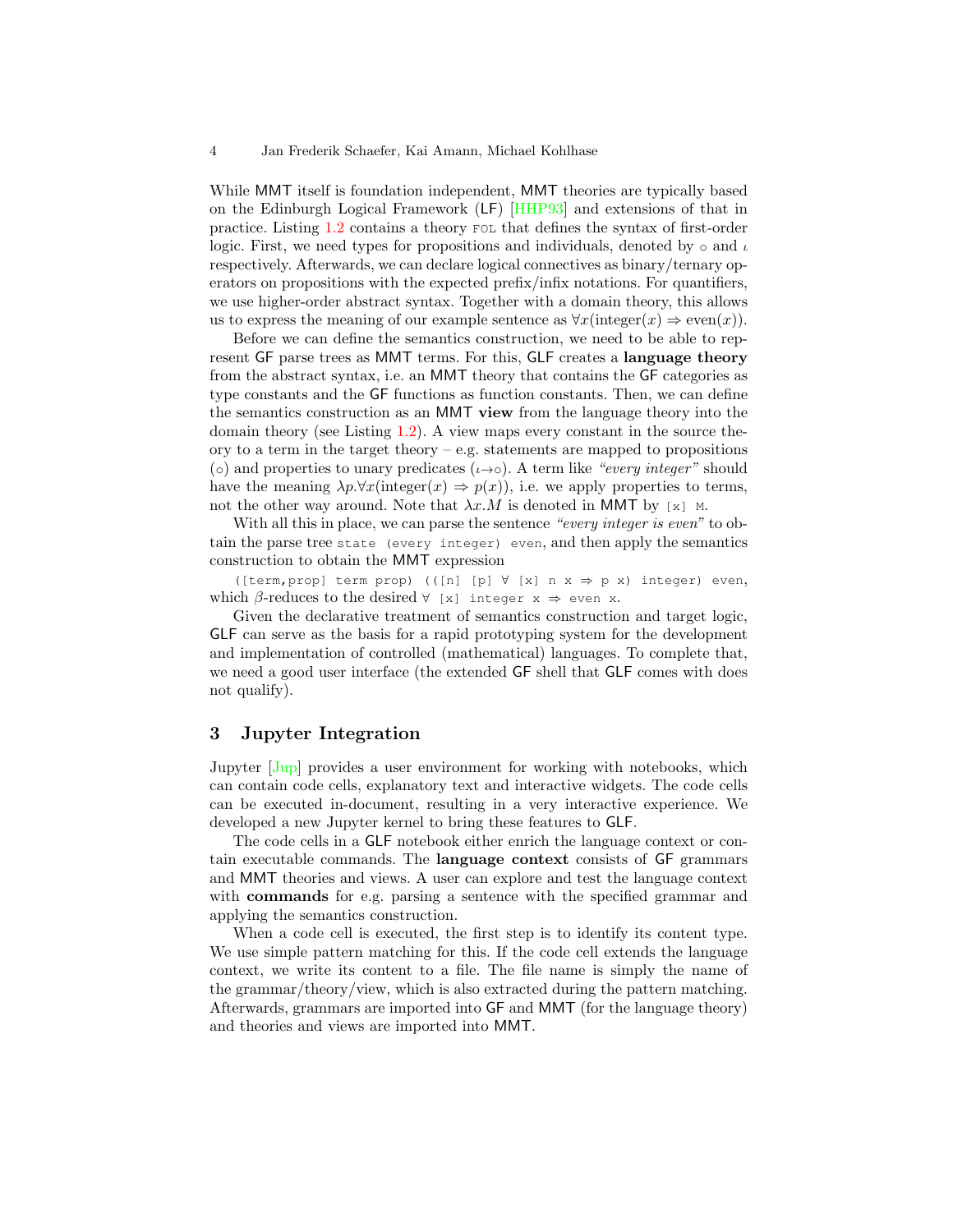For this, GF and MMT are running as subprocesses in the background and the GLF kernel communicates with them via pipes and HTTP respectively. The user gets feedback whether the imports succeeded along with possible error messages.

If a code cell contains commands, on the other hand, they are executed and the output is returned to the user. As GF is an integral part of the system, the GLF



kernel supports all of the GF shell commands by simply passing them on to the GF shell. On top of that, we have added a number of kernel commands peculiar to GLF. Some of them are stand-alone commands such as for specifying where the GF and MMT files should be stored. Other commands are intended to be used in combination with GF commands. In the GF shell, commands can be combined with the pipe operator |. For example, one might want to use the parse command to obtain the parse tree of an English sentence and then use the linearize command to transform the parse tree into e.g. an Italian sentence. The Jupyter kernel imitates this behaviour, i.e. if the user enters a command of the form  $a \mid b$ , the output of command a is used as input for command b. By imitating this behaviour, rather than letting the GF shell handle the piping, we can add kernel commands that can also be used in combination with pipes, which lets them blend in more naturally. The **construct** command takes a parse tree as argument and sends a semantics construction request to MMT. Therefore, it is commonly used in combination with the parse command. The **show** command can be used for in-notebook visualization of parse trees (see Figure [1\)](#page-5-1). It is usually used in combination with certain GF commands that generate graph descriptions in the .dot format. The show command then uses GraphViz to generate images that are displayed in a widget. If there are multiple parse trees (e.g. due to ambiguity), a drop-down menu is created, where the user can select which parse tree to display.

The GLF kernel provides a number of convenience features. Syntax highlighting is based on CodeMirror. In JupyterLab, which has been used for the screenshots in this paper, syntax highlighting is provided by an extension. The syntax highlighting also depends on the content type of the cell, i.e. different rules are used for GF content, MMT content and commands.

Other features are built around tab-completion. MMT theories often use unicode characters for notations. The Jupyter kernel has a list of (currently 426) character sequences that can be tab-completed into unicode characters This is based on a similar list used in other MMT services. The character sequences are inspired by L<sup>AT</sup>EX macros, which most users should be familiar with. For example,  $\simeq$  is completed to  $\subseteq$ .

Tab-completion is also used for stub generation. A common workflow when writing a GF grammar is to first write the abstract syntax and then implement (possibly multiple) concrete syntaxes. A concrete syntax simply defines a linearization for all symbols introduced in the abstract syntax. The GLF kernel comes with a small script that can parse  $GF$ 's abstract syntaxes — as long as they only contain commonly used features — and then generate a stub for the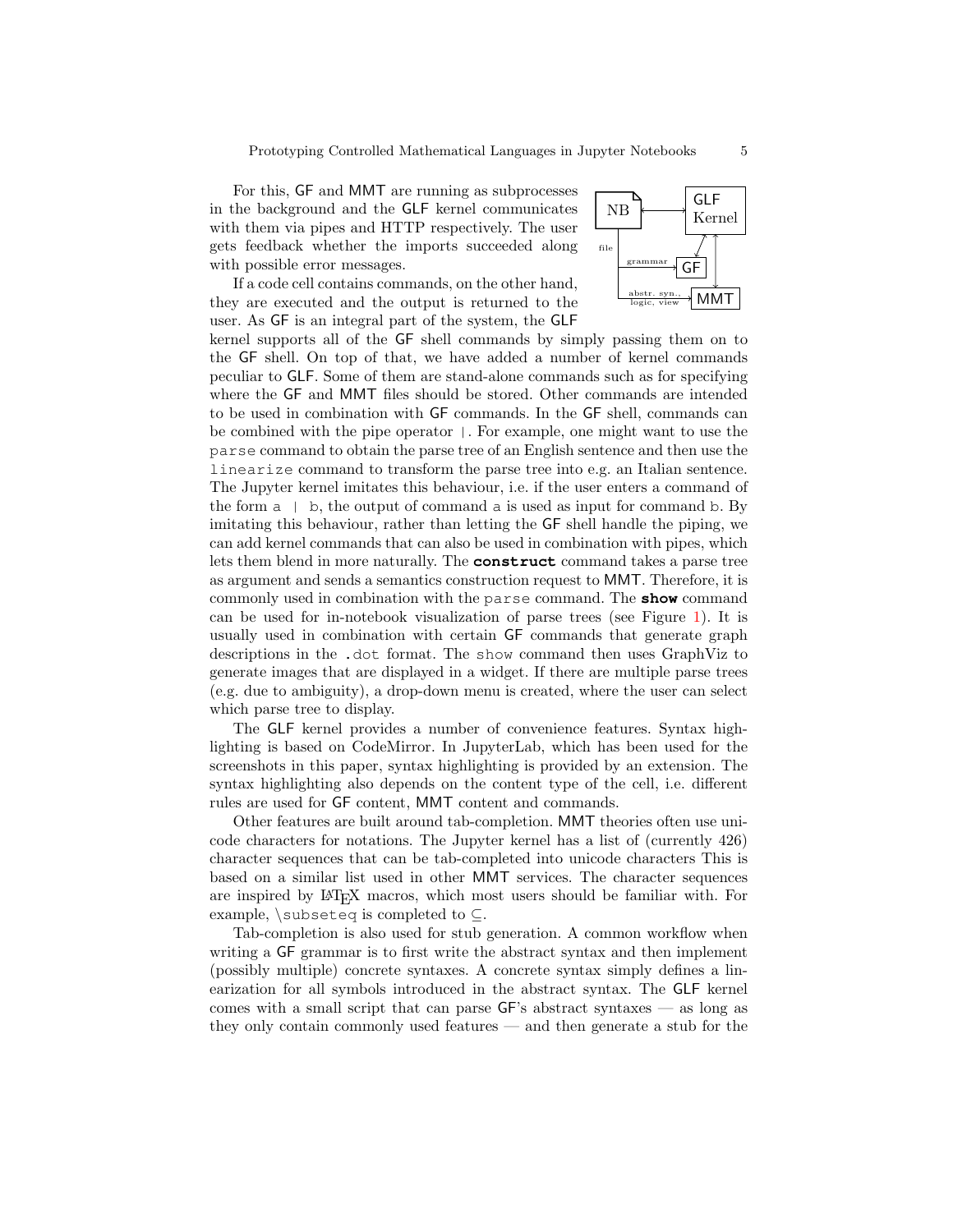<span id="page-5-1"></span>

Fig. 1: Fragment of a GLForTheL notebook.

concrete syntaxes. This allows the user to fill out the concrete syntax without having to repeatedly scroll back to the abstract syntax to copy all the symbol names. Similarly, views for the semantics construction have to map every symbol in the abstract syntax to a logical expression, so stubs are generated for that as well (Figure [2\)](#page-5-2). Experience has shown that it is beneficial to add the types of function constants as comments in the generated stubs.

Smaller GLF pipelines like the example in Section [2](#page-1-0) can be conveniently implemented and tested in Jupyter notebooks. Of course, larger projects (like the GLForTheL project discussed in the next section) are usually not implemented inside notebooks, but rather in text editors and IDEs. GLF pipelines inherit the modularity of GF grammars and MMT pipelines, and the GLF kernel can use grammars/theories/views defined elsewhere. This way, notebooks can be used for testing and documenting the pipeline, as well as for interactively exploring specific problems during the course of the project.

```
view GrammarSemantics : http://mathhu
    Stmt = \sqrt{ }Term =Notion = \frac{1}{2}J.
    Prop = \vert// state : Term \rightarrow Prop \rightarrow Stmt |
    state = \sqrt{ } |
    // every : Notion -> Stmt |
    every = \vert// integer : Notion |
    integer =// even : Prop
```
Fig. 2: Generated stub.

#### <span id="page-5-0"></span>4 Case Study: GLForTheL

ForTheL [\[Pas07\]](#page-9-1) is the controlled mathematical language of the System for Automated Deduction. We have recently started to experiment with re-implementing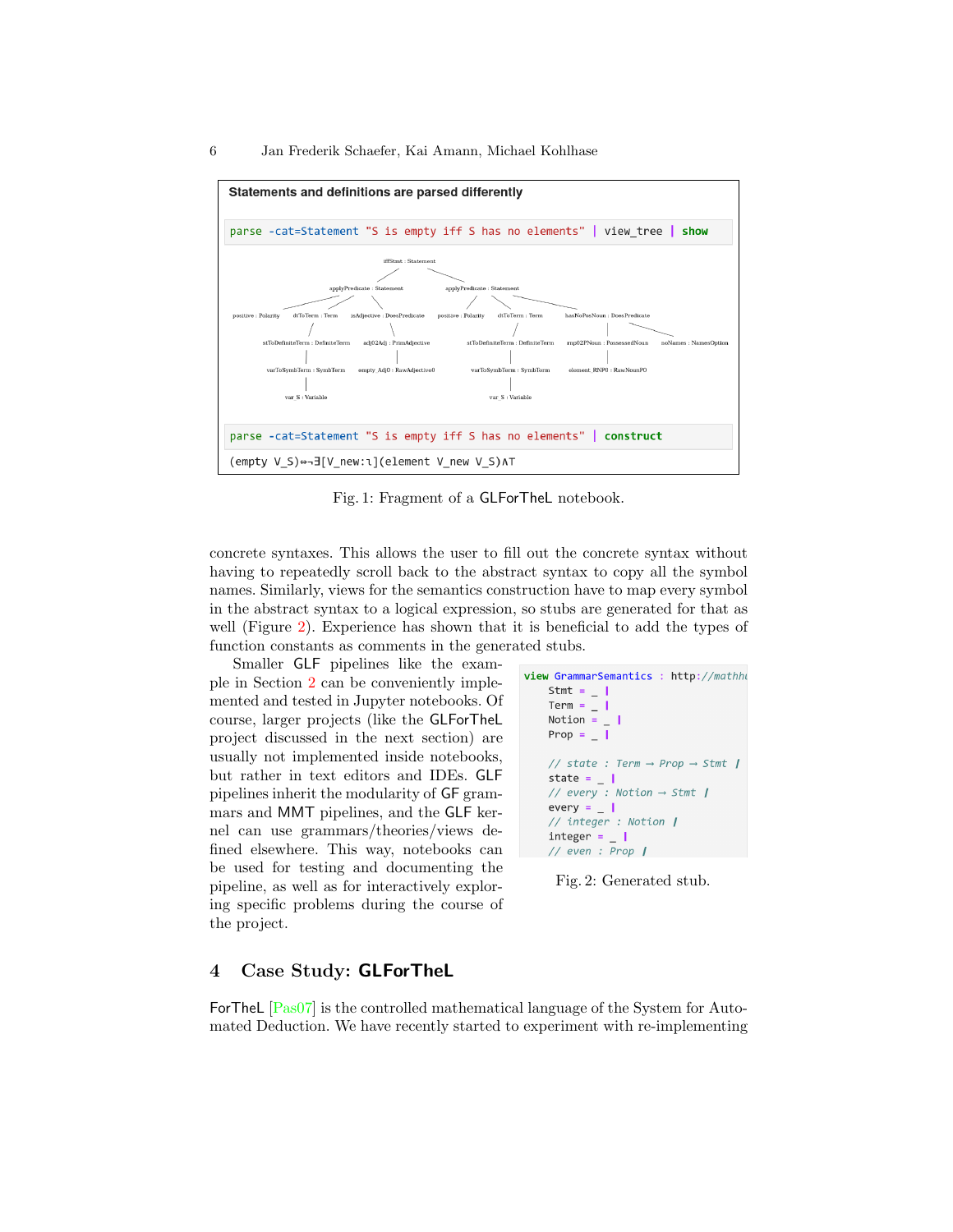ForTheL in GLF (we call the result GLForTheL). This can serve as a case study that highlights both the capabilities of GLF and the role of Jupyter notebooks during development. In the following paragraphs, we will discuss some of the challenges we encountered during the implementation of GLForTheL.

Binding Variables Our running example already covers quantification in natural language ("every integer"). However, in mathematical language this is further complicated by the use of variables, as exemplified in this ForTheL statement: "there is an integer  $N$  that is even"

Here,  $N$  has to be bound to a quantifier. This is a problem in GLF, because  $N$ is treated as a constant during the semantics construction. Our current workaround in GLForTheL is a special  $\lambda$  binder that turns the bound constant into a variable. For example, the semantics construction might map the statement above to  $\exists (\lambda' N. (\text{int}(N) \wedge \text{even}(N)))$ , where  $\lambda'$  and N are simple (function) constants. A post-processing step transforms the "bound constant" N into a variable (including all its occurrences in the body) and replaces  $\lambda'$  by a real  $\lambda$ .

Redundancy in Logical Expressions The handling of variable sequences in GLForTheL results in some artefacts in the logical expressions. An example are trailing  $\land true$ in some statements. While simple artefacts like this could be removed by MMT, there are also more complicated redundancies: GLForTheL translates the statement "there are sets X, Y such that every element of X is an element of Y" into the expression

 $\exists Y (\exists X (\text{set}(Y) \land \forall n (n \in X \Rightarrow n \in Y) \land \text{set}(X) \land \forall n (n \in X \Rightarrow n \in Y)))$ 

because both  $X$  and  $Y$  are "sets such that every...". We are currently working on an extension of  $GLF$  that adds an inference step to the pipeline (see  $[SK20]$ ), which could — among other things — be used to implement advanced simplification algorithms.

Lexicon Management Adding another word to the grammar usually requires new entries to the abstract syntax, concrete syntax, domain theory, and semantics construction. To simplify this, we have developed a tool that automatically creates these entries from a custom lexicon file. Especially in mathematics, though, there is another problem: new words and notations are introduced whenever needed, so the lexicon is growing while a document is processed. This problem is currently unsolved in GLF, which relies on a pre-defined lexicon. In the context of controlled languages, it may be argued that a document should have a preamble defining the necessary lexicon. Another solution could be a two-pass process, where a document-specific lexicon could be generated in a pre-processing step that harvests the definienda.

Better Target Logic: DRT Discourse Representation Theory (DRT) [\[KR93\]](#page-9-11) solves various problems that arise from using first-order logic as the target representation in compositional natural-language semantics by introducing discourse representation structures as an intermediate representation, which can be compiled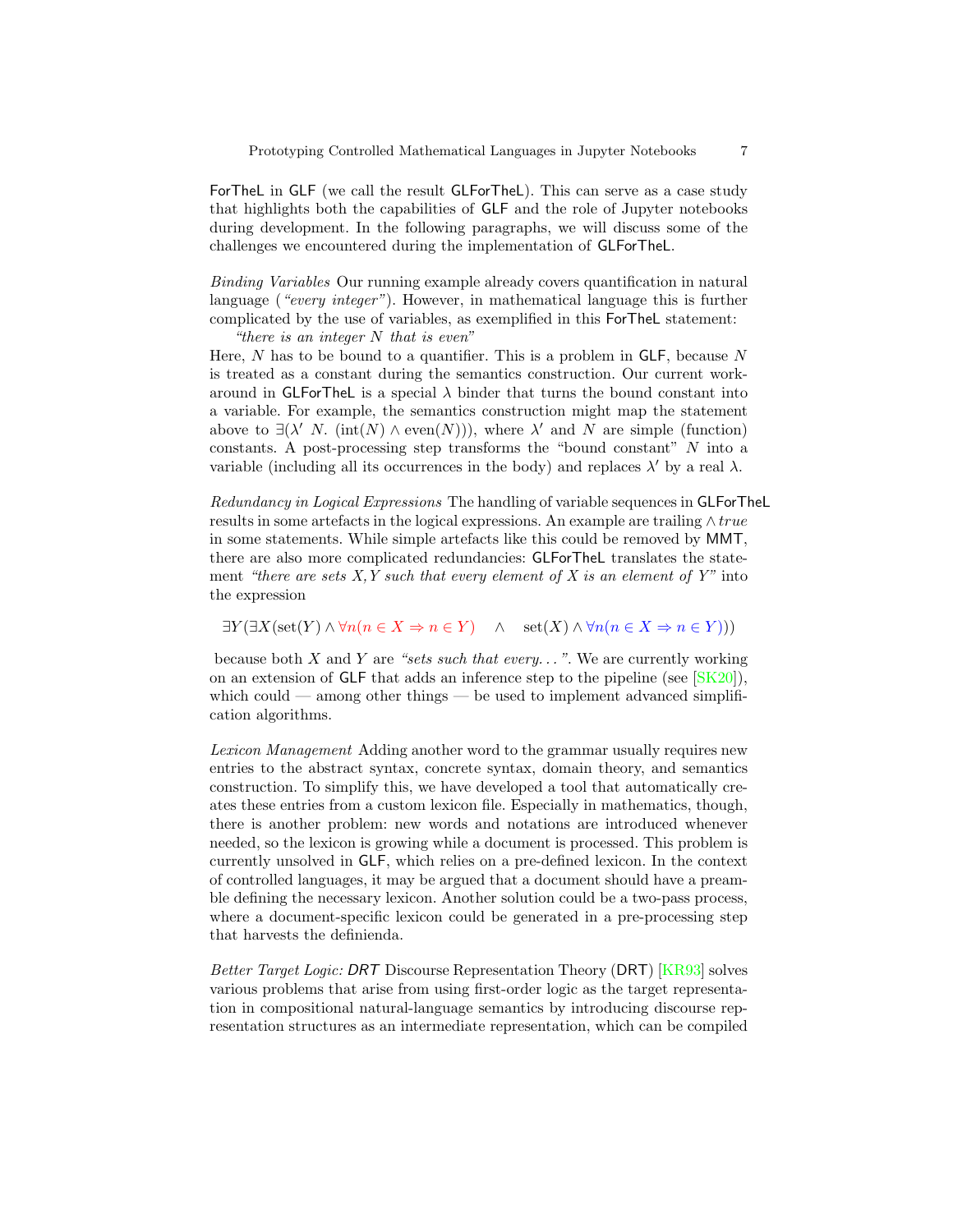into first-order logic. Variants of DRT have been repeatedly used in the context of mathematical language (e.g.  $[Cra+10]$ ).

Neither ForTheL nor GLForTheL use DRT. One of the consequences is that statements like

"if the square of some integer  $N$  is even then  $N$  is even"

get translated into

$$
(\exists v(\text{int}(v) \land \text{even}(\text{square}(v)))) \Rightarrow \text{even}(N),
$$

because "some" usually means that the expression is existentially quantified (think e.g. of "H is contained in some ball  $B \subseteq U$ "). Of course, one would expect to get

 $\forall v((\text{int}(v) \land \text{even}(square(v))) \Rightarrow \text{even}(v)).$ 

To remedy this in the future, we are currently looking into different ways of representing DRT in MMT.

From Sentences to Discourse GLF operates on the sentence level. This becomes a problem when variables are introduced in one sentence ("let G be a group") and then used in another sentence. Our implementation extracts the restrictions  $(G: group)$  and keeps G as a free variable in the following sentences. In general, our goal is to extend GLF with an inference step (as mentioned above), which could be used to combine this information. It would also allow experimentation with other discourse-level challenges such as anaphor resolution.

## <span id="page-7-0"></span>5 Conclusion and Evaluation

We have introduced a new Jupyter front-end for GLF; together they form a rapid prototyping system for controlled mathematical languages.

So far, it has been mostly used in a one-semester course on logic-based natural language processing [\[LBS20\]](#page-9-12) at FAU Erlangen-Nürnberg. In previous years, we connected GF and MMT via some rather fragile Scala code, which was so inconvenient that we mostly used GF and MMT independently. Last semester we had the first iteration of the lecture using GLF and Jupyter. In the lab sessions (half of the course), we explored different natural-language semantics phenomena by implementing the language-to-logic pipeline in GLF. Since the class was rather small, we basically asked the students to tell us what to enter into the notebook and could immediately test the ideas. After some cleanup, the notebooks could be shared with students — much more easily than the messy file collections we had had in previous years. The modularity of GLF also allowed us to try different semantics constructions for the same grammar. We also used Jupyter notebooks for homework assignments, providing partial implementations where the students had to implement the critical parts. The students also had the option to implement the homework without Jupyter notebooks (using command line tools for testing), but almost all students chose to use Jupyter notebooks. One of the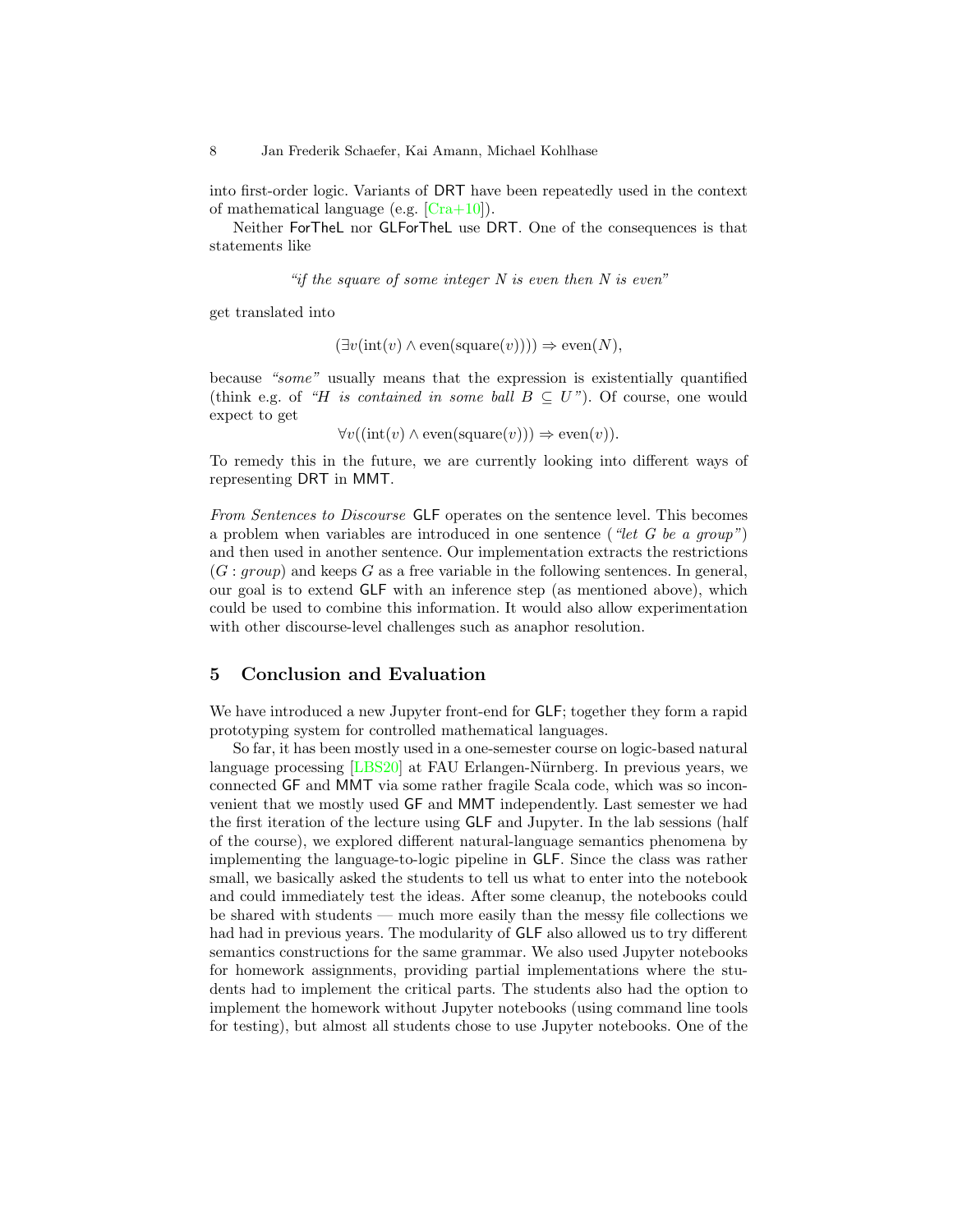biggest challenges was the installation on students' computers. This was further complicated by the need for updates throughout the semester as we improved the implementation. Going forward, we are planning to provide Docker images and online notebooks that can be used instead.

The newly reached maturity of GLF allowed us to return to our original motivation to apply it to mathematical language. As a larger case study, we have discussed our attempts to implement GLForTheL, a variant of ForTheL, which was our first larger project. Since the goal of GLForTheL is to imitate ForTheL, our experimentation was primarily focused on the ways technical challenges can be handled. While Jupyter notebooks were the go-to tool for these experiments, they were less useful for implementing the actual GLForTheL project, since it was much larger (currently 39 different node types and over 50 production rules). GLForTheL imposes tighter restrictions on the input language than ForTheL, rejecting ungrammatical statements like "S are a sets", which are accepted by ForTheL. For a long time we supported both a German and an English concrete syntax. All this was possible without much effort, due to GF's powerful grammar mechanisms.

At its current state, our GLForTheL re-implementation can translate two example files from the SAD repository (excluding proofs). Since GLForTheL requires well-formed English sentences, it will never have the same coverage as ForTheL, but this was not our goal after all. One of the more complex sentences **GLForTheL** can currently handle is the definition "a subset of S is a set T such that every element of T belongs to S", which results (after some  $\alpha$ -renaming for readability) in

 $\forall T. (subset\;T\;S) \Leftrightarrow (set\;T) \wedge \forall x. (element \in T\;T) \wedge \top \Rightarrow (belongto\;x\;S) \wedge \top.$ 

Expanding the coverage to more examples mostly boils down to extending the lexicon and adding the occasional grammatical rule. However, more work is needed to handle binary relations imposed on variable sequences as in "let x, y, z be pairwise linearly independent vectors".

Our GLForTheL case study also indicated the need for a processing step after the semantics construction.  $[SK20]$  describes an extension of GLF that adds an inference component, which can be used for e.g. simplification, ambiguity resolution or theorem proving. Additional work is needed for lexicon management and regression testing.

Overall, we believe our experiences with GLForTheL confirm our hypothesis that GLF+Jupyter provide a flexible framework for the quick prototyping of controlled mathematical languages. The Jupyter kernel along with a link to an online version can be found at [\[GLFa\]](#page-9-13) and the GLForTheL code at [\[GLFb\]](#page-9-14).

#### References

<span id="page-8-0"></span>[Cra+10] Marcos Cramer et al. "The Naproche Project Controlled Natural Language Proof Checking of Mathematical Texts". In: Controlled Natural Language, Workshop on Controlled Natural Language, CNL 2009. Revised Papers. Ed.